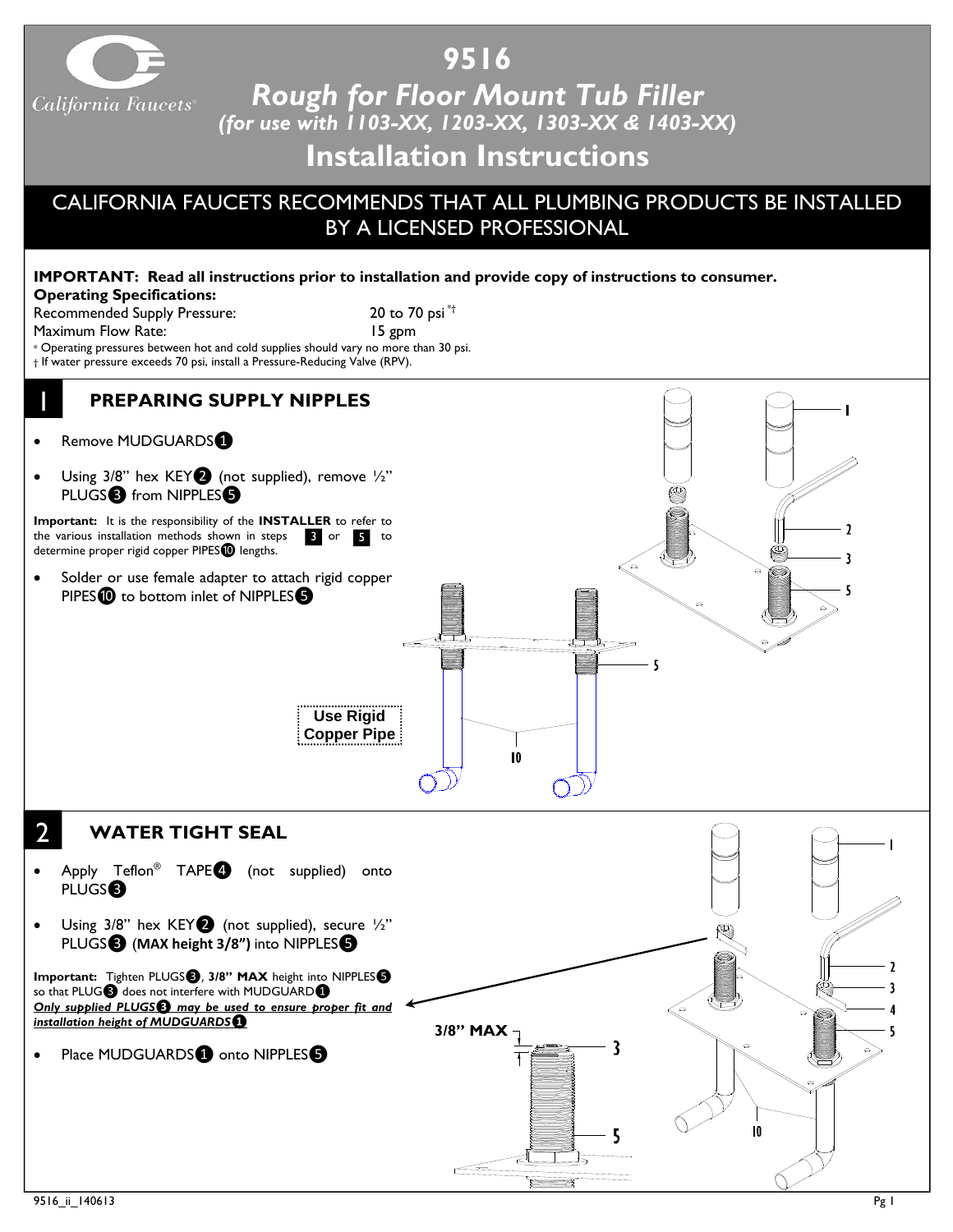- 3 **INSTALLING IN WOOD FLOOR**
- Determine location of tub & faucet prior to proceeding

**Important:** It is the responsibility of the **INSTALLER** to ensure that the floor rough is properly secured to all sub-floor construction. All local building and plumbing codes and/or ordinances, shall be followed to confirm proper secure installation.

After determining tub location preparing the floor is necessary to properly support the rough PLATE<sup>O</sup> by using  $2 \times 4$  wood cross SUPPORT $\bullet$  which are attached floor JOIST<sup>3</sup>

**Important:** It is the responsibility of the **INSTALLER** to have some knowledge of finished floor thickness before proceeding.

- Place MUDGUARDS onto NIPPLES<sup>®</sup>
- Use a LEVEL<sup>O</sup> to properly level the PLATE<sup>O</sup> and SUPPORTS❼ in all directions; vertical height of PLATE<sup>O</sup> is determined by using the MIN/MAX finished floor marks on MUDGUARD<sup>1</sup>
- Verify that copper PIPES<sup>O</sup> attached to bottom of NIPPLES**☉** clear SUPPORT*O*; adjust in necessary
- Using SCREWS<sup>1</sup> secure the PLATE<sup>3</sup> to both SUPPORTS<sup>2</sup> and attach to floor JOIST<sup>3</sup>
- Connect water supply to preassembled copper PIPES<sup>1</sup> and check for leaks





**Important:** It is the responsibility of the **INSTALLER** to have some knowledge of finished floor thickness before proceeding.

- Apply top floor SUBSTRATE<sup>2</sup> around MUDGUARDS❶, the two through holes shall be Ø1-5/16" to 1-1/2" diameter and 7" center to center
- Apply top floor COVERING<sup>®</sup> (e.g. tile, stone, etc...) to floor SUBSTRATE
- Finished floor COVERING<sup>®</sup> must fall between the MIN/MAX marks on MUDGAURD❶ for proper installation of Floor Mounted Tub Filler Faucet



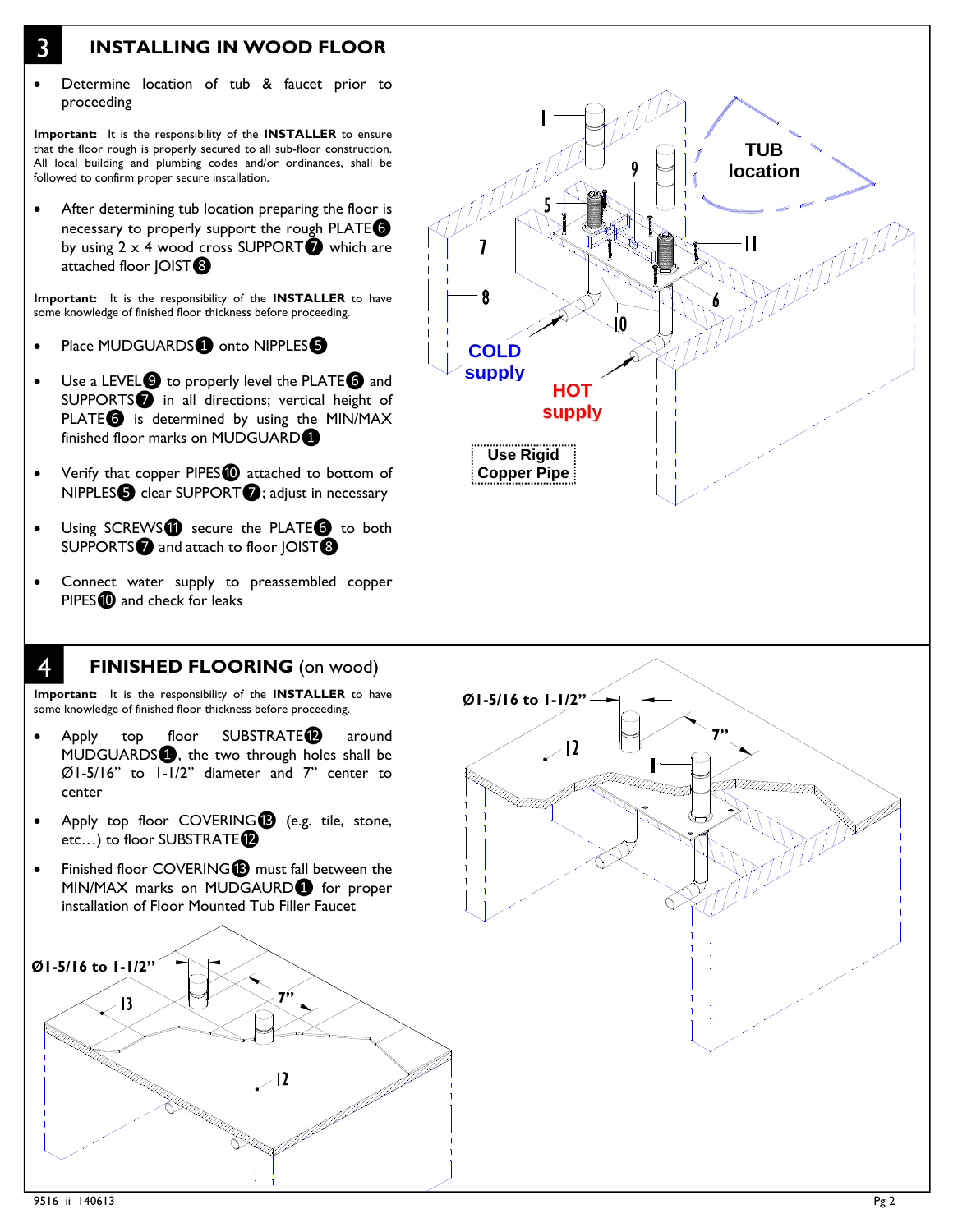- 5 **INSTALLING IN CONCRETE**
- Determine location of tub & faucet prior to proceeding

**Important:** It is the responsibility of the **INSTALLER** to ensure that the floor rough is properly secured to all sub-flooring construction. All local building and plumbing codes and/or ordinances, shall be followed to confirm proper secure installation.

• After determining tub location preparing the floor is necessary to properly support the rough PLATE $\bullet$ by using  $2 \times 4$  wood cross SUPPORT $\bigcirc$  below the surrounding CONCRETE<sup>1</sup> top surface

**Important:** It is the responsibility of the **INSTALLER** to have some knowledge of finished floor thickness before proceeding.

- Place MUDGUARDS onto NIPPLES
- Use a LEVEL<sup>1</sup> to properly level the PLATE<sup>1</sup> and SUPPORTS<sup>1</sup> in all directions; vertical height of PLATE<sup>O</sup> is determined by using the MIN/MAX finished floor marks on MUDGUARD<sup>1</sup>
- Verify that copper PIPES<sup>1</sup> attached to bottom of NIPPLES**☉** clear SUPPORT*O*; adjust in necessary
- Using SCREWS<sup>1</sup> secure the PLATE<sup>6</sup> to both SUPPORTS❼
- Connect water supply to preassembled copper PIPES **<sup>1</sup>** and check for leaks